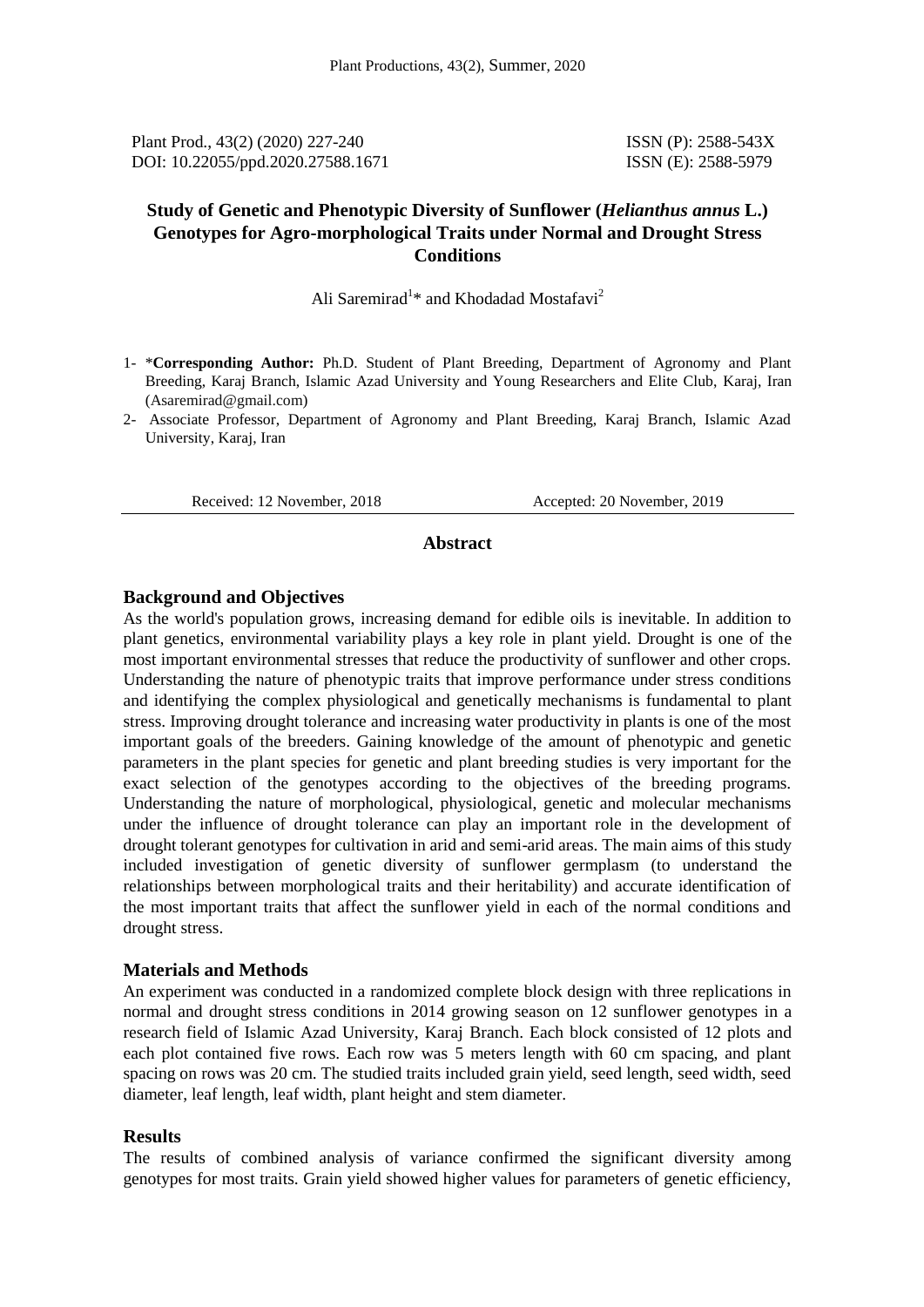genotypic and phenotypic variation coefficients under drought stress and non-stress conditions compared to other traits. While the highest percentage of heritability in the normal condition belonged to grain yield, it belonged to plant height in the stress conditions. Plant height, leaf width, stem diameter and leaf length showed the highest change in terms of traits in stress conditions compared to normal conditions. Dendrograms derived from cluster analysis classified genotypes into three groups based on studied traits under both drought stress and non-stress conditions. According to the cluster analysis, under drought stress condition, the Sor and Progress genotypes were identified as tolerant genotypes and, in contrast, genotypes of Favorite, Record, SHF81-90, Master and Lakomka were recognized as sensitive genotypes.

## **Discussion**

In the combined analysis of variance the significance of the environmental effect shows that drought stress has significantly affected all traits. Therefore, the applied stress reveals the differences between the cultivars and the evaluation of the cultivars in the stress environment can lead to the selection of suitable cultivars. The effect of genotype was not significant for some traits, which suggests that the selection of cultivars for these traits is complex because the differences between the cultivars are not clearly defined. Selection is more reliable for traits that are significant, such as grain yield. The interaction between genotype and environment also increases the complexity of selection, which was significant only for plant height in this study. The high coefficient of phenotypic variation for traits indicates that the expression of these traits is greatly affected by the environment. Also, the high coefficient of genotypic and phenotypic variation for some traits indicates the wide range of changes for these traits. In general, the correspondence of the phenotypic coefficient and the genotypic coefficient in some traits indicates that the environmental effects on trait expression are negligible. However, when the phenotypic variation coefficient is higher than the genotypic variation coefficient, it indicates a high environmental effect. The low difference between the phenotypic and genotypic coefficient of variation for some traits suggests that these traits are more controlled by genetic factors. Therefore, the selection of parents for these traits is appropriate for hybridization programs.

**Keywords:** Abiotic stress, Coefficients of genotypic and phenotypic variation, Genetic gain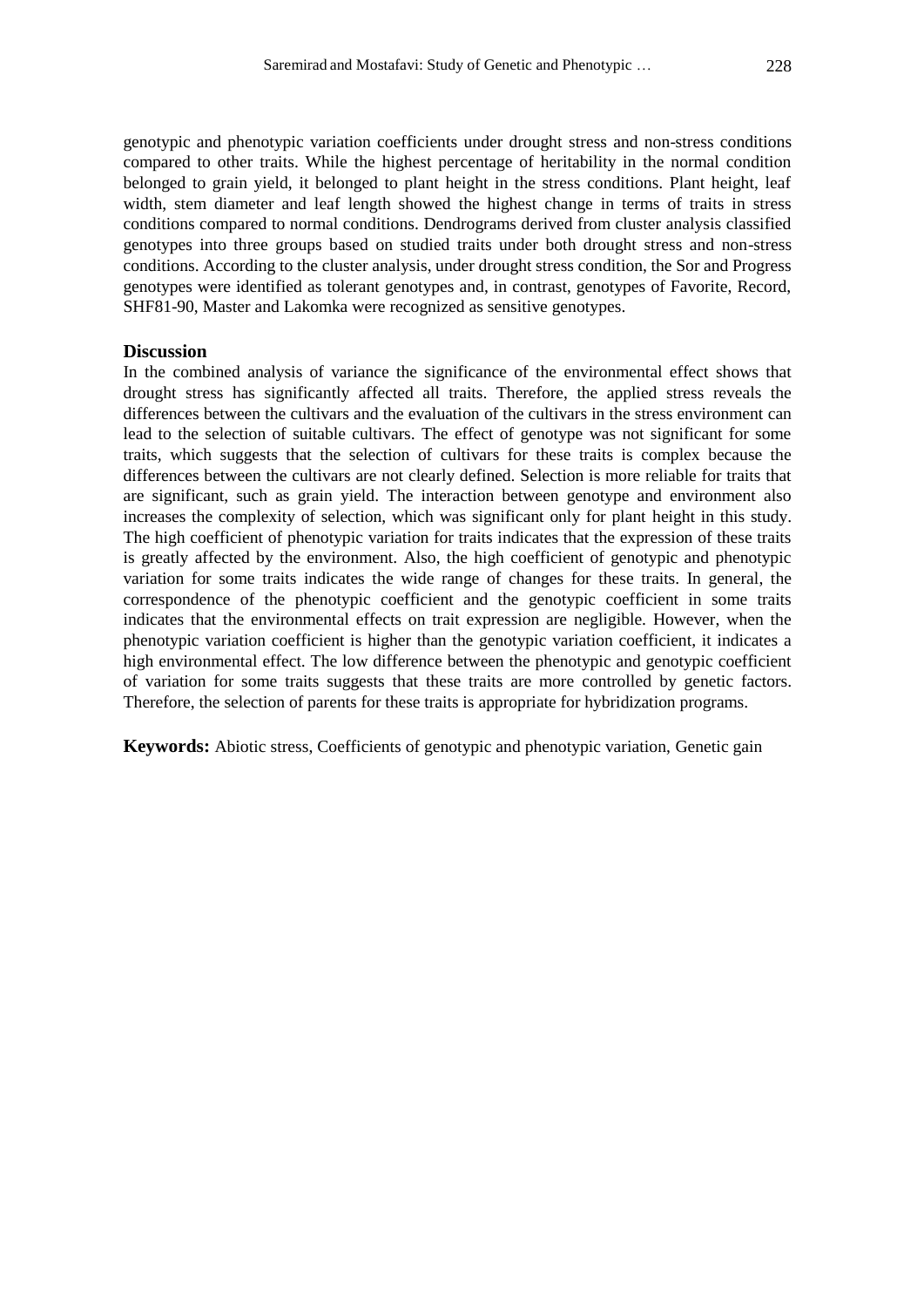# **مطالعه تنوع فنوتیپی و ژنتیکی ژنوتیپهای آفتابگردان دانه روغنی ).L** *annus Helianthus***) از نظر صفات اگرو-مورفولوژیکی تحت شرایط نرمال و تنش خشکی**

علی صارمیراد<sup>۲</sup>\* و خداداد مصطفوی<sup>۲</sup>

-9 **\*نویسنده مسئول:** دانشجوی دکتری اصالح نباتات، گروه زراعت و اصالح نباتات، واحد کرج، دانشگاه آزاد اسالمی و باشگاه پژوهشگران و نخبگان جوان، کرج، ایران (Asaremirad@gmail.com)

-2 دانشیار، گروه زراعت و اصالح نباتات، واحد کرج، دانشگاه آزاد اسالمی، کرج، ایران

## تاریخ دریافت: 9417/80/29 تاریخ پذیرش: 9410/80/21

## **چکیده**

**یکی از مهمترین چالشهایی که در ردیف تنشهای غیر زیستی قرار میگیرد و باعث ایجاد محدودیت در عملکررد گیاهان میشود، تنش خشکی است. شناسایی ژنوتیپهای متحمل به خشکی مهـم تـرین گـام در طـرحهـای بـهنـژادی محسوب می گردد، بدین منظور آزمایشی در قالب طرح بلوک های کامل تصادفی با سه تکرار در دو شرایط تنش و عدم تنش رروبتی در مزرعه تحقیقاتی دانشگاه آزاد اسالمی واحد کرج در سال زراعی 4931 روی 41 ژنوتیرپ آفترابگردان پایهریزی و اجرا شد. نتایج حاصل از تجزیه واریانس مرکب وجود تنوع میان ژنوتیپهای مورد مطالعه را از لحاظ بیشتر صفات تأیید نمود. اثر محیط برای تمامی صفات و اثر متقابل ژنوتیپ با محیط نیز فقط برای ارتفراع بوتره معنری دار برود . صفت عملکرد دانه از نظر پارامترهای بازده ژنتیکی، ضرایب تغییرات ژنوتیپی و فنروت یپی در شررایط ترنش و عرد ترنش نسبت به سایر صفات مقادیر بیشتری را نشان داد. بالاترین وراثت پذیری در آزمایش نرمال متعلق به عملکرد دانـه (77/55 درصد) و در آزمایش تنش متعلق به ارتفاع بوته (۶۲/۷۰ درصد) بود. بیشترین تغییر میزان صفت در شرایط تنش نسبت بـه شرایط نرمال بهترتیب مربوط به ارتفاع بوته )17 درصد(، عرض برگ )15/5 درصد(، قطر ساقه )15 درصد( و رول برگ**  (**۲۲ درصد) بود. دندروگرام بهدستآمده از تجزیه خوشهای ژنوتیپها را بر اسـاس صـفات تحـت بررسـی در هـر دو شرایط تنش و عدم تنش در سه گروه طبقهبندی نمود. با توجه به گروهبندی تجزیه خوشهای در شـرایط تـنش خشـکی ژنوتیپهای Sor و Progress بهعنوان ژنوتیپهای متحمل و در مقابل ژنوتیپهرای Favorite، Record، 81-90SHF، Master و Lakomka بهعنوان ژنوتیپهای حساس شناخته شدند. بر اساس نتایج حاصل و با توجه به وجـود تنـوع کـافی در بـین ژنوتیپها به نظر میرسد امکان شناسایی ژنوتیپهای متحمل به خشکی وجود دارد.**

**کلیدواژهها: پیشرفت ژنتیکی، تنش غیرزیستی، ضرایب تغییرات ژنوتیپی و فنوتیپی**

#### **مقدمه**

طبق بررسیهای انجامشده توسط سازمان ملل متحد )2019 ,Nations United)، پیی بینیی مییشیود، جمعیت جهان از ۷/۷ میلیارد نفر در سال ۲۰۱۹ به ۸/۵ میلیارد نفر در سال ۲۰۳۰، ۹/۷ میلیارد نفر در سال ۲۰۵۰ و در سال ۲۱۰۰ میلادی به ۱۰/۹ میلیارد نفر افزایش یاب

طسعتاً با رشد جمعیت تقاضای غـذا نیـز بـه میـزان قابـل ملاحظهای افزایش خواهد یافت. عیلاوه بیر میواد غذایی مصرف آب نیز بیشتر خواهد شد. نزدیک ب 38 درصد از زمیی هیای جهیان تحیت شیرایط خشیک و نیمی خشیک اقلیمی قرار گرفتهاند (Elias et al., 2001). به کیارگیری مناسب آب و بهینه سـازی بهـرهوری آن (WP) در چنـین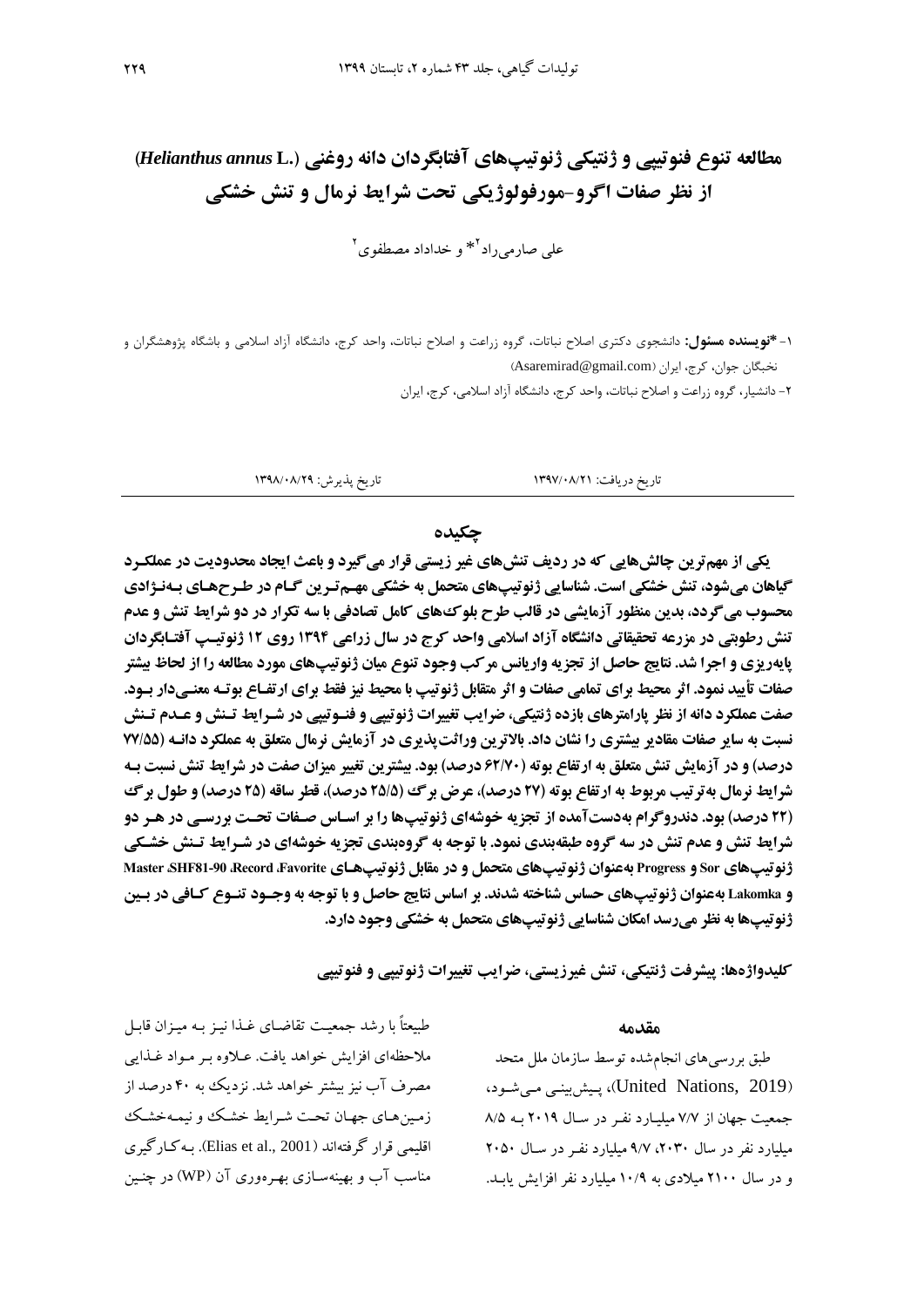شرایطی یک امر ضروری و حیاتی است. کمبود آب در مناطق خشک و نیمهخشک مهم ترین عامل محـدودکننـده تولیید محصیوشت کشیاورزی مییباشید. کشیاورزی آبیی اصلی ترین مصرف کننده آب شیرین محسوب می شـود و بیش از ۴۵ درصد مواد غذایی جهان با این روش کشاورزی تولید میی گردد (Beyazgul et al., 2000). بنا به آنچه گفته شد، برنامههای بهنژادی باید به گونهای طراحی شود که در آینده با حـداقل مصـرف آب حـداکثر تولید محصول حاصل شود.

آفتـابگردان یکـی از مهـمتـرین منـابع تولیــد روغـن خوراکی پس از سویا، کلزا و بادامزمینی به شمار میرود. تولید سالیانه دانه آفتابگردان در حـدود ۳۳/۳ میلیـون تـن است که تقریباً بهطور انحصاری جهت استخراج روغن مورد استفاده قرار میی گیرد. ایـن میـزان نزدیـک ببه ۵/۵ درصد تولید جهیانی محصیوشت کشیاورزی را بی خیود اختصاص داده است (FAO, 2015). محتوای روغن در دانه آفتابگردان بین ۳۵ تا ۵۰ درصد است و ۹۰ درصد اسیدهای چرب آن بهصورت غیراشباع است که آن را در زمیره روای هیای سیالم جهیت مصیرف یرار میی دهید .(Shayesteh et al., 2013)

تـنش خشـکی تولیـد دانـه آفتـابگردان و پایــداری در عملکرد آن را بهوییژه در مناطق خشک و نیمهخشک محدود می کنـد. در نتیجـهی تـنش خشـکی در آفتـابگردان کاهش در ارتفاع گیاه، طول ریشه، ماده خشک و تعداد دانـه در گیاه گزارش شده است (Nezami et al., 2008). مرحله گلدهیی و پیس از آن مرحلی شیکل گییری دانی نسیبت بی کمبود آب بیش ترین حساسیت را دارنـد. کمبـود طـولانی ملدت آب در ایـن مراحـل حسـاس رشــدی آفتـابگردان، عملکرد دانه و محتوای روغن را بهطور قابل ملاحظهای کاهش میدهد (2000 .Beyazgul et al). بروز تـنش آبـی در زمـان گـردهافشـانی و رسـیدن فیزیولوژیــك بــر روی زیستتوده تأثیر چندانی ندارد اما عملکرد و شاخص برداشست را متأثر مسی سازد (Chimenti et al., 2002). (2000) Ghani et al. اظهار نمودنید کیه بیا افزایش تعیداد

دفعات آبییاری، تعیداد دانی هیای پرشیده بی صیورت خطیی افزایش می یابد. Vousefi et al. (2016) گزارش کردند ک با کاهش محتوای نسبی آب برگ عملکرد دانـه کـاهش مییابد، زیرا در ابتدا رشد سلو ها با پتانسییل آب در ارتبیا است، به نظر مـی(سـد کـاهش پتانسـیل تورگـور و کـاهش محتوای نسبی آب سلول، ابر تقسیم سلولی و طویـل شـدن سلول در گیاهان مؤثر بوده و موجب کـاهش عملکـرد دانـه میشود.

مهم ترین هدف پیش روی اصلاح کنندگان، افزایش در عملکرد گیاهان است (Ehdaie and Waines, 1989). عملکرد دانه یک صفت کمّی میباشد و بـهوسـیله تعـداد زیادی ژن کنترل میشود، بنابراین، گزینش بر اساس عملکرد دانه چندان مؤثر نخواهد بود (Allard, 1960). این صفت دارای وراثتپذیری پایینی است بهطوریکه تاکنون ژنبی که بهصورت مستقیم بر روی عملکرد مؤثر باشد یافت نشده است. لذا تفکیک تغییرات صفات ب دو جزء ژنتیکی و محیطی با استفاده از برآورد واریانس ژنتیکیی، وارییانس محیطی، وراچتپذیری و بازده ژنتیکیی کمیک شیایانی بی به نژادگران گیاهی می کند ( ,Singh and Chaudhary 1985). بهبود عملکرد با استفاده از گزینش یک ییا چنـد صفت که بر روی آن مؤثر است انجام مـی گـردد، در نتیجـه همبستگی بین اجزا عملکرد ساده نبوده و حاصل برهم کـنش تعدادی صیفت میی باشید )1992 ,Marinkovic). بیر آورد تنوع ژنتیکی در گیاهان، نقش بسزایی در پیشبرد برنامههای اصلاحی و حفاظت از منابع ژنتیکی ایفا مییکند. افـزایش تولید و بهبود کیفیت محصوشت زراعی و استفاده بهینی از ذخیایر ژنیی مسیتلزم جمیل آوری، ندهیداری، توصیی و ارزیابی مواد ژنتیکی است (Pearce et al., 2000).

با توجه به افزایش جمعیت جهان، افـزایش تقاضـا بـرای روغن های خوراکی یک امر اجتنابناپذیر است. عـلاوه بـر ژنتیک گیاه، تغییرات محیطی نیز نای کلییدی در عملکیرد گیاهان ایفا میکند. خشیکی یکیی از مهیم تیری تین هیای محیطی است کـه بهـرهوری محصـول آفتـابگردان و دیگـر گیاهان زراعی را با کاهش مواجه می سازد. شـناخت ماهیـت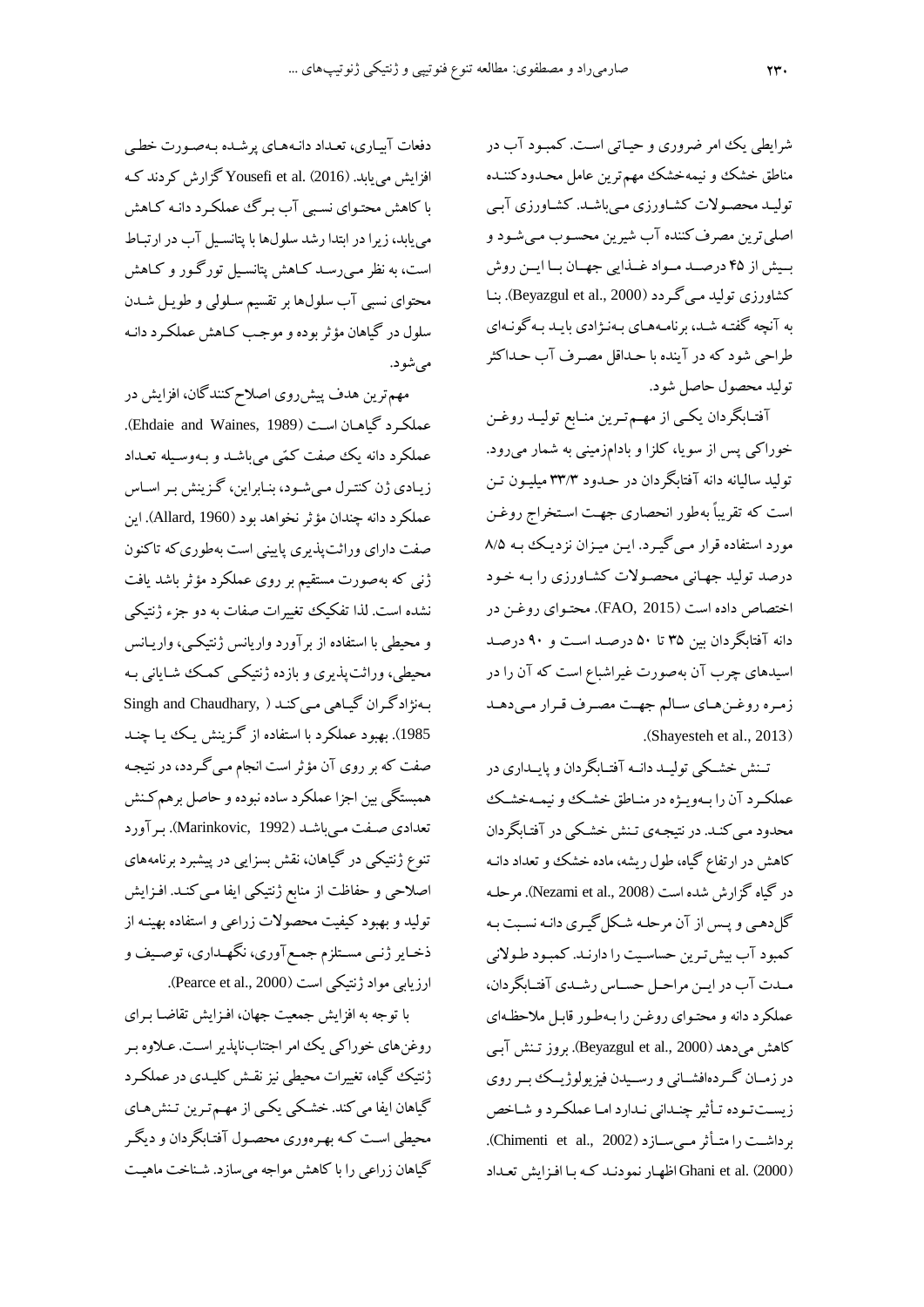و ارزیابی قرار گرفتنـد. ژنوتیـپ۱عـای مـورد نظـر در اواسـط اردیبهشتماه کاشت و در اواخیر شیهریور برداشیت شیدند . این مزرعه در طول جغرافیایی ۵۱ درجـه و ۸دقیقـه شـرقی و عرض جغرافیایی ۳۵ درجه و ۴۳ دقیقـه شـمالی و در ارتفـاع ۱۳۱۰ متر از سطح دریا قرار گرفته است.

هر بلوس شامل 92 کرت و هر کرت آزمایشی شامل پینج ردییف کشت به طول ۵ متیر، فاصله خطوط ۶۰ سانتیمتر و فاصله بوتهها روی هر خط ۲۰ سـانتیمتـر در نظر گرفته شد. عملیات آمادهسـازی زمـین کشـت شـامل شخم، دیسک و ایجاد ردیف کاشت (فـارو کشـی) بـود. مقدار ۱۰۰ کیلوگرم کود فسفات آمونیم قبل از کاشت و ۱۵۰ کیلوگرم در هکتار کود نیتروژنه در دو مرحله (زمان کاشت و مرحله ۴ برگی) بـه زمـین داده شـد. میـزان بـذر مورد استفاده 0 کیلوگرم در هکتار در نظر گرفت شید . در طول فصل رشد وجین و مبارزه با علـفهـای هـرز به صورت دستی اعمال گردید. آبیاری تا مرحله گل دهبی مطیابق نییاز گییاه انجیام شید و پیس از مرحلی گیل دهیی آبیاری در آزمایش نرمال بر اساس ۶۰ میلهی متبر تبخیبر و در آزمایش تنش خشکی بر اساس ۱۸۰ میلی متر تبخیر از تشتک تبخیر کلاس A انجام شد ( ;Akbari et al., 2008 .)Rahimi et al., 2013; Hatami Maleki et al., 2016 به منظور حذف اثرات حاشیهای، یادداشتبر داری با حذف یک خط از ابتدا، یک خط از انتها و ییک متیر از ابتییدا و انتهییای هییر خییط صییورت پییذیرفت. جهییت اندازهگیری عملکرد دانه، پس از حذف حاشیه تمـامی کیرت برداشیت و مییزان عملکیرد ارزییابی شید . جهیت ارزیابی صفات طو بیذر، عیرض بیذر، طیر بیذر، طیو برگ، عرض برگ، ارتفاع بوتـه و قطـر سـاقه ۱۰ نمونـه ارزیابی و از مقادیر حاصل میانگین گرفته شد.

صفات فنوتیپی که موجب بهبود عملکرد در شرایط تـنش مـیشـود و درک سازوکارهـای فیزیولـوژیکی و ژنتیکـی پیچیده اصل اساسیی در سیازگاری گیاهیان بی تین اسیت . به کارگیری ژنها برای افزایش تحمل به خشکی و ایجاد چبات در عملکرد یک راهکار مناسب و مهم تلایی میی شیود کی چبیات در تولیید محصیو جهیانی را بی همیراه خواهید داشت. بهبود تحمل به تنش خشکی و افزایش بهرهوری آب )WUE )در ای گیاه از مهمتری اهداف ب ناادگیران اسیت . آگاهی از مییزان پارامترهیای فنیوتیپی و ژنتیکیی موجیود در گونه گیاهی جهت مطالعات ژنتیکی و بهنژادی گیاهی، برای انتخـاب دقیــق ژنوتیــیهـای مـوردنظر بـر اسـاس اهــداف برنامه های اصلاحی، ضه ورت فراوانی دارد. در ک ماهیت سییازوکارهای مورفولییوژیکی، فیزیولییوژیکی، ژنتیکییی و مولکولی تحت تأثیر تحمل به تنش خشکی مییتوانـد نقـش کلیدی در توسعه ژنوتیپ های متحمل به خشکی جهت کشت در مناطق مسیتعد خشیکی کی امکیان کشیت وجیود دارد، ایفا نماید. بنا به آنچه گفته شد، استفاده از تنوع ژنتیکی ژرمپالسیم آفتیابدردان بی منظیور شیناخت روابیط صیفات مورفولوژیکی و درک وراثتپیذیری آن ها و نیز شناسایی دقیق مهمترین صفاتی که عملکرد آفتابگردان را در هر یک از شرایط نرمال و تنش خشکی تحت تأثیر قرار میدهنـد، از اهداف اصلی این مطالعه بود.

# **مواد و روشها**

مواد گییاهی میورد بررسیی در ایی پیاوه شیامل 92 ژنوتیپ روغنی آفتابگردان (جـدول ۱) بـود کـه از مؤسسـه تحقیقات اصلاح و تهیه نهـال و بـذر کـرج تهیـه و در قالـب طرح بلوکهای کامل تصادفی بـا سـه تکرار در دو شـرایط آبیاری مطلوب و تنش خشکی، در مزرعه تحقیقاتی دانشگاه آزاد اسلامی واحد کرج، در سال زراعی ۱۳۹۴ مورد کشت

**Table 1. Names and origin of the studied sunflower genotypes**

| <b>Table 1. Names and 011gm of the studied sumfower genotypes</b> |                 |        |              |          |         |  |  |  |  |  |
|-------------------------------------------------------------------|-----------------|--------|--------------|----------|---------|--|--|--|--|--|
| Genotype no.                                                      | Genotype        | Origin | Genotype no. | Genotype | Origin  |  |  |  |  |  |
| G1                                                                | Zargol          | Iran   | G7           | Lakomka  | Russia  |  |  |  |  |  |
| G <sub>2</sub>                                                    | Armaverski      | Russia | G8           | Record   | Romania |  |  |  |  |  |
| G3                                                                | Azargol         | Iran   | G9           | Zaria    | Iran    |  |  |  |  |  |
| G4                                                                | Favorit         | Russia | G10          | Sor      | Russia  |  |  |  |  |  |
| G5                                                                | Master          | Russia | G11          | Progress | Russia  |  |  |  |  |  |
| G6                                                                | <b>SHF81-90</b> | Russia | G12          | Gabur    | Russia  |  |  |  |  |  |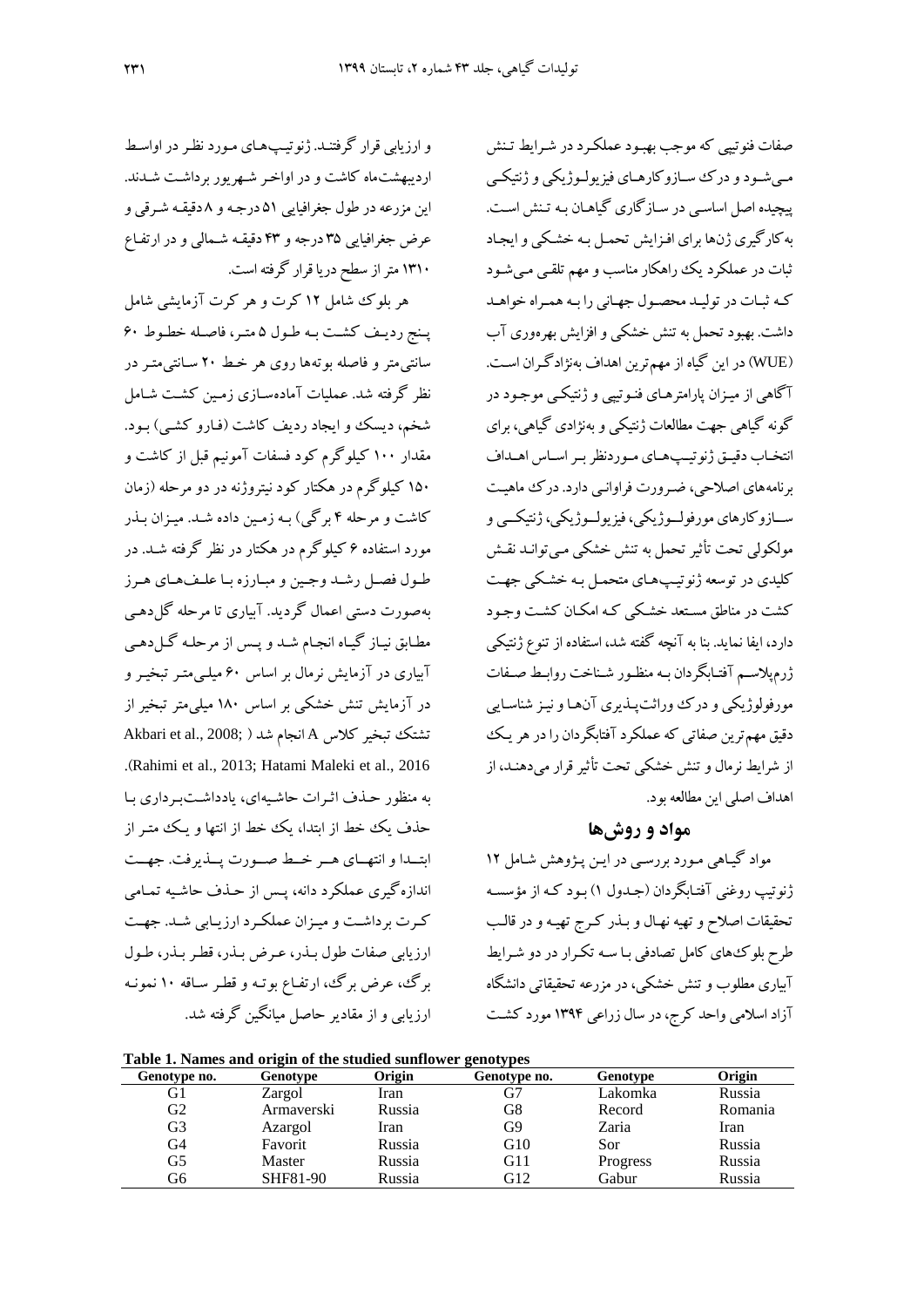Trait change percent  $=\frac{\overline{X}_p-\overline{X}_s}{\overline{X}} \times 100$ بهدستآمد. در این رابطه  $\overline{X}_{p}$  میانگین صـفت در آزمـایش نرمال و  $\overline{X}_s$  میانگین صفت در آزمایش تنش میباشد. گروهبندی ژنوتیپ های آفتابگردان در هر یک از

شرایط عدم تنش و تنش خشکی بر اساس روش Ward و بیا اسیتفاده از نیرمافیزار SPSS انجیام شید. تعییی تعیداد کلاستر (نقطه برش) نیز بر اساس تابع تشخیص تعیین شد. تجزیه واریانس ساده و مرکب دادههای حاصل از آزمایش با استفاده از نرمافزار SAS نسخه ۹/۱ و محاسبه پارامترهای ژنتیکی، میانگین خوشهها و درصد انحراف از

مییاندی گیروههیا در روش تجزیی خوشی ای در هیر دو شرایط تنش و عدم تنش و درصد تغییر در میزان صـفات در شرایط خشکی نسبت بی شیرایط نرمیا بیا اسیتفاده از پردازشدر Excel انجام شد.

# **نتایج و بحث**

جهت بررسی تجانس وارییانس خطاهیای آز مایشیی، آزمیون بارتلیت بی کیار بیرده شید و نتیایر حاصیل از آن یکنواختی خطاهای آزمایشی را در دو شرایط عدم تین و تنش رطوبتی تأیید کرد. لـذا تجزیـه واریـانس مرکـب انجام و نتایج آن در جـدول (۲) آورده شـد. طبـق نتـایج حاصل از تجزی واریانس مرکیب، در بیی ژنوتییپ هیای مورد مطالعه از نظر تمام صفات مورد بررسی بـهجـز قطـر ساقه و عرض برگ تنوع قابل ملاحظهای مشاهده شد. اثر محیط برای عملکرد دانه، ارتفاع بوتـه، قطـر سـاقه، طـول برگ، عرض برگ، طول بذر و قطر بذر در سطح احتمال یک درصد و برای عرض بذر و وزن صد دانی در سیطح احتمال پنج درصد معنیدار شـد کـه نشـاندهنـده اعمـال صحیح و مؤثر تنش خشکی میباشد. برهمکنش ژنوتیپ با محیط تنهیا بیرای ارتفیاع بوتی در سیطح احتمیا ییک درصد معنیدار شد. این موضوع نشان میدهـد کـه بسـته به شرایط مختلف محیطی واکنش ژنوتیپ هیا از لحیاظ ارتفاع تغییر میکند.

کاهش ۳/۹۲ تا ۲۷/۰۷ درصدی در میـانگین تمـامی صفات در شرایط تنش خشکی در مقایسه با شرایط نرمال

پـیش از انجـام تجزیـه واریـانس مفروضـات تجزیـه وارییانس مییورد بررسیی ییرار گرفیت و نتیایر حاصییل، فرضیات را تأییــد کــرد. بــه منظـور محاسـبه پارامترهــای ژنتیکی در هر یک از شرایط عدم تـنش و تـنش خشـکی تجزی واریانس برای تمامی صیفات میورد مطالعی انجیام شد. واریانسهای ژنتیکی، محیطیی و فنیوتیپی بیر اسیاف روش )1952( Robinson and Comstock بی ترتییب بیا استفاده از روابط زیر محاسب شد.

در ای روابطMS<sup>g</sup> میاندی مربعات ژنوتیپ، MS<sup>e</sup> میاندی مربعات خطا و rتعداد بلوسهای آزمایشی است. وراچتپیذیری بر اساف روش فالکونر )1989 ,Falconer )از طریق رابط

$$
h^2 = \frac{\sigma_g^2}{\sigma_p^2}
$$

 $\sigma_{\rm p}^2$  به آورد گردیید کیه در آن  $\sigma_{\rm g}^2$  وارییانس ژنتیکی و واریانس فنوتیپی بهدستآمده از جدول تجزیـه واریـانس بر طبق روش (1952) Comstock and Robinson است. جهت برآورد ضریب تغییرات ژنتیکی و فنوتیپی از روش )1985( Chaudhary and Singh با استفاده از روابط یزر استفاده شد که در آن  $\overline{X}$  میانگین صفت میباشد.

$$
GCV (%) = \frac{\sqrt{\sigma_{g}^{2}}}{\overline{x}} \times 100
$$
  
PCV (%) =  $\frac{\sqrt{\sigma_{p}^{2}}}{\overline{x}} \times 100$   
\*,  $\sqrt{\sigma_{g}^{2}} \times 100$   
gap;  $\sqrt{\sigma_{g}^{2} \cdot \overline{x}}$ 

$$
GA = k \times \sigma_p \times h^2
$$

استفاده شـد کـه در آن k شـدت گـزینش ۱۰ درصـد برابـر ده۱٬۷۵۵ انحـراف معیــار فنــوتیپی و  $\mathrm{h}^{2}$ وراثــتپــذیری  $\sigma_{p}$  د Allard, 1960; Singh and Chaudhary, ( میباشد عمومی .)<sup>1985</sup>

درصد تغییرات مربوط بـه هـر صـفت در آزمـایش تـنش خشکی در مقایسه با آزمایش نرمال بـا اسـتفاده از رابطـه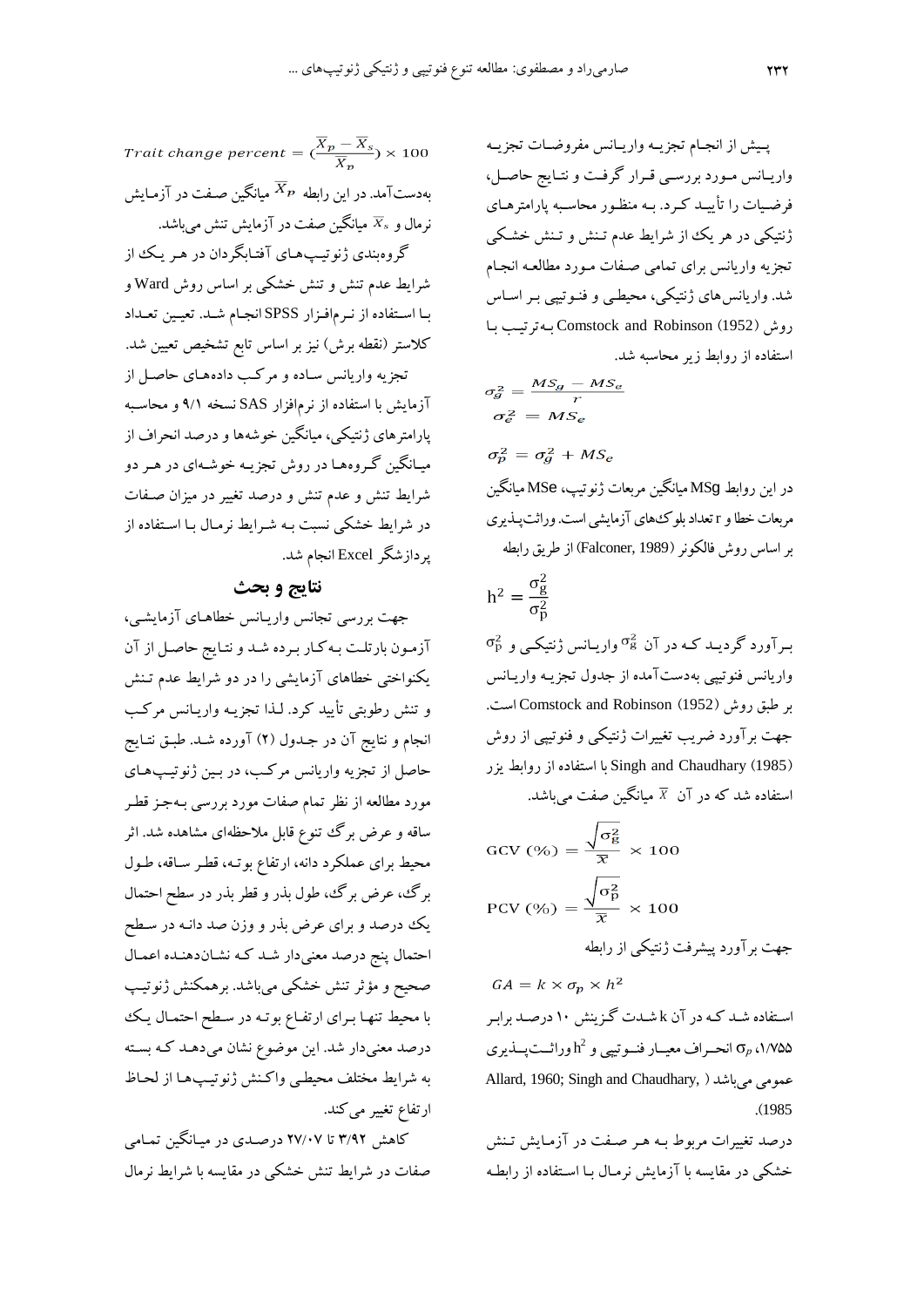پارامترهای ژنتیکی از قبیل اجزای واریانس و ضرایب تغییرات ژنتیکی و فنوتیپی، وراچتپذیری و بازده ژنتیکی برای صفات مورد بررسیی در آزمیای آبییاری نرمیا و تنش خشکی بر اساس اجزای واریانس محاسبه و در جدول های (۵ و ۶) آورده شد. بـر اسـاس نتـایج حاصـل، واریانس ژنتیکی و فنوتیپی ابل توجهی بیرای صیفات در میان ژنوتیپها در هر دو آزمایش مشاهده شـد. بـهجـز صفات مربوط به مشخصات بـذر (قطـر، عـرض و طـول بذر) مابقی صفات از واریانس ژنتیکی و فنـوتیپی بـالایی در هر یک از آزمایش ها برخوردار بودنـد. بـالاترین ایرایب تغیییرات ژنتیکیی و فنیوتیپی در شیرایط آبییاری مطلوب و تنش رطوبتی به عملکرد دانه اختصاص یافت. مقادیر ضریب تغییرات ژنتیکی و ضریب تغییرات فنوتیپی برای این صفت (عملکرد دانه) در هر دو شرایط نرمال و تنش تقریباً به یکدیگر نزدیک بود. ایـن موضـوع بیـانگر ت چیر باشی ژنها در ایجاد تنوع میان ژنوتیپها اسیت . در مورد سایر صفات نیز ایـن موضـوع تـا حـدودی صـدق میکند. هر یک از ضرایب تنوع فنوتیپی، ژنتیکی و محیطی اطالعات سودمندی در رابط با ژنتیکی یا محیطی بیودن تنیوع مشیاهدهشیده در صیفات را در اختییار یرار میدهد. همان طور که در نتایج (جـدلهـا ۵ و ۶) مشـهود است در تمـام صـفات مـورد مطالعـه ضـریب تغییـرات فنوتیپی بیشتر از ضریب تغییرات ژنتیکی میباشد. این امر ناشی از تأثیر عوامل محیطی بر این صفات است. با توجه به این که واریانس فنوتیپی از مجموع واریانس محیطبی و ژنتیکی حاصل شده است لذا اگر واریانس ژنتیکی چابیت فرض شود آنچه باعث میی گردد یک صیفت در تنیوع فنوتیپی و ژنتیکی متفاوت باشد واریانس محیطی خواهید بود؛ به بیان بهتر درصورتیکه صفتی تنوع فنوتیپی بالا و تنوع ژنتیکی پایین داشته باشد ایـن امـر نشـاندهنـده اثـر محیط است. هر اندازه که نسبت تنوع ژنتیکی به محیطی بیشتر باشـد کـارایی گـزینش افـزایش خواهـد یافـت و شناسایی و انتخاب ژنوتیپهای مطلوب از نامطلوب به شکل صحیحتری انجام خواهد شد.

رؤیت شد. بیشترین کاهش در ارتفاع بوته، قطر ساقه، عرض برگ، طول برگ و عملکرد دانه و کم ترین کاهش در طول و عرض بیذر اتفاق افتیاد (شکل ۱). کـاهش در نتیجــه تــنش خشــکی در صــفات مختلــف بهخصوص در عملک د دانیه در مطالعیات گونیاگون Sanchez-Bianco et al., 2004; ( اسیت شیده گیزارش Earl and Davis, 2003; Nabipour et al., 2000; 2003 .,al et Reddy). مهیم تیری دلییل افیت عملکیرد ناشی از تنش خشکی افزایش عقیمی دانـههـای گـرده و کاهش اندام فتوسنتزی در نتیجه ریزش برگئها مییاشد )2007 ,Sadaqat and Rauf). مواد میورد نییاز جهیت تغذیی گیاه به صورت محلول در آب در دسترس گیاهان قرار می گیرد، در هنگام بروز تنش خشکی آب موردنیـاز جهـت در دسترس قرار دادن مواد غذایی محدود میشود، در نتیجه گیاه ملزم به کاهش مرحله رشد رویشــی و آغـاز زودهنگـام مرحله رشد زایشی میی گردد که این موضوع کاهش در ارتفاع گیاه را در پیی دارد (Mohammadi et al., 2006). البته بایـد توجـه داشـت کـه ایـن کمبـود مـواد غـذایی موردنیاز، تنها ارتفاع گیاه را تحت تأثیر قرار نمـیدهـد و بر بسیاری دیگر از جنبههای فیزیولوژیک، مورفولوژیک و فنولوژییک گییاه مییؤچر اسیت کی درنهاییت بی افیت عملکرد منتهی میشود.

تجزیه واریانس ساده صفات برای هر یک از شـرایط عدم تنش و تنش خشکی بـهمنظـور بـرآورد پارامترهـای ژنتیکی انجام شد و نتایج آن به ترتیب در جدولهای (۳ و ۴) ارائه شد. از نظر صهفات عملکرد دانـه، ارتفـاع گیـاه، طول برگ و عرض برگ بین ژنوتیپها در آزمایش نرمال تفاوت معنـیداری در سـطوح یـک وو پـنج درصـد مشاهده شد. در آزمایش تـنش اثـر ژنوتیـپ بـرای تعـداد بیشتری از صفات (عملکرد دانه، ارتفاع بوته، طول برگ، عرض بذر، قطر بذر و وزن صد دانه) معنـیدار بـود. ایـن افزایش تفاوت در شرایط تنش میان ژنوتیپها حـاکی از تنوع در بین ژنوتیپهای تحت مطالعه از نظر تـنش خشکی می باشد.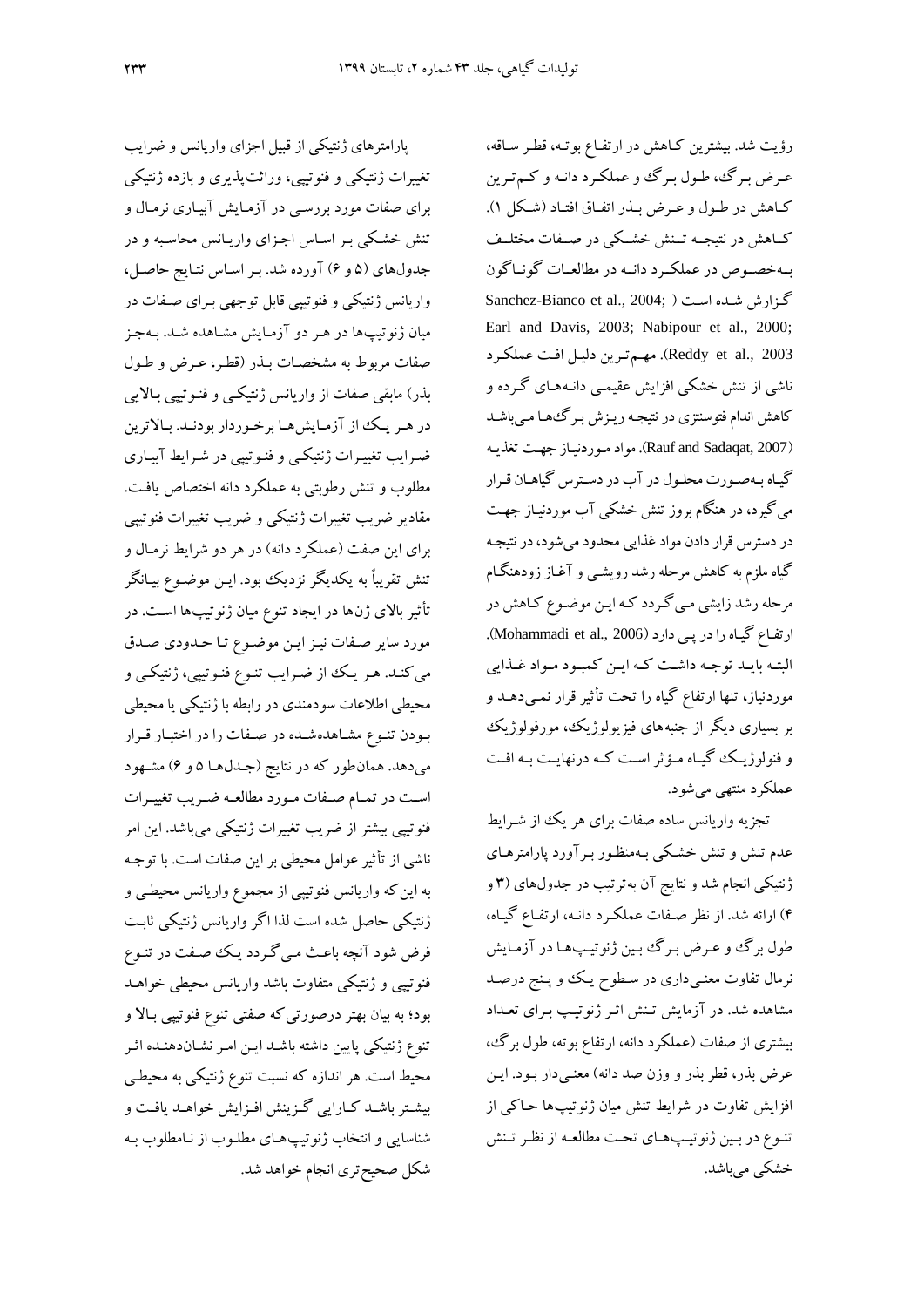| <b>S.O.V.</b>                 | df                       | <b>Seed vield</b>       | <b>Plant height</b> | <b>Stem diameter</b> | Leaf length        | Leaf width             | <b>Seed length</b> | <b>Seed width</b> | <b>Seed diameter</b> | 100 Seed weight      |
|-------------------------------|--------------------------|-------------------------|---------------------|----------------------|--------------------|------------------------|--------------------|-------------------|----------------------|----------------------|
| Environment                   |                          | 8603090.27**            | 34499.51**          | 326.95**             | 240.31             | $317.18$ <sup>**</sup> | $3.65***$          | 0.95              | $0.70^{**}$          | 2.63                 |
| First error                   |                          | 718337.04               | 59.55               | 13.61                | 10.32              | 15.12                  | 0.44               | 0.37              | 0.21                 | 1.67                 |
| Genotype                      |                          | 3888080.31              | $1076.58$ **        | $9.27^{ns}$          | $9.84***$          | $8.66$ <sup>ns</sup>   | 0.73               | $0.81***$         | $0.25***$            | $2.11$ <sup>**</sup> |
| Genotype $\times$ Environment |                          | 101655.74 <sup>ns</sup> | 645.13**            | $6.72^{ns}$          | 4.83 <sup>ns</sup> | 8.19 <sup>ns</sup>     | 0.20 <sup>ns</sup> | $0.16^{ns}$       | $0.10$ <sup>ns</sup> | 0.31 <sup>ns</sup>   |
| Second error                  | 44                       | 334146.27               | 199.99              | 5.27                 | 3.12               | 4.51                   | 0.33               | 0.21              | 0.06                 | 0.54                 |
| Coefficient of variation (%)  | $\overline{\phantom{a}}$ | 14.42                   | 10.11               | 15.75                | 1.73               | 14.82                  | 5.13               | 8.35              | 7.79                 | 14.04                |

**Table 2. Mean square in combined analysis of variance for different traits of sunflower genotypes**

\*, \*\* and ns: Significant at 5 percent, 1 percent and non-significant.



**Figure 1. Percent of reduction in traits amount in drought stress conditions compared to normal conditions in sunflower genotypes.**

|                                 | Table of Amarysis of Variance results for sumfower agronomic transfunctional condition |                        |                     |                      |                   |                   |                      |                    |                          |                 |
|---------------------------------|----------------------------------------------------------------------------------------|------------------------|---------------------|----------------------|-------------------|-------------------|----------------------|--------------------|--------------------------|-----------------|
| <b>S.O.V.</b>                   | df                                                                                     | Seed vield             | <b>Plant height</b> | <b>Stem diameter</b> | Leaf length       | Leaf width        | <b>Seed length</b>   |                    | Seed width Seed diameter | 100 Seed weight |
| <b>Block</b>                    |                                                                                        | 40724.00 <sup>ns</sup> | $42.48^{ns}$        | $20.72^{ns}$         | .14 <sup>ns</sup> | .28 <sup>ns</sup> | 0.22 <sup>ns</sup>   | 0.03 <sup>ns</sup> | 0.10 <sup>ns</sup>       | $0.55^{ns}$     |
| Genotype                        |                                                                                        | 1859600.68**           | $846.45***$         | 9.08 <sup>ns</sup>   | $5.62^{\degree}$  | $7.98^{^{\circ}}$ | $0.25$ <sup>ns</sup> | 0.20 <sup>ns</sup> | $0.12^{ns}$              | $0.92^{ns}$     |
| Error                           |                                                                                        | 163624.88              | 255.18              | 6.60                 | 2.45              | 3.33              | 0.27                 | 9.14               | 0.06                     | 0.59            |
| Coefficient of variation $(\%)$ |                                                                                        | 9.29                   | 9.87                | 15.37                | 9.28              | 1.10              | 4.56                 | 5.50               | 7.43                     | 14.16           |

**Table 3. Analysis of variance results for sunflower agronomic traits under normal condition**

\*, \*\* and ns: Significant at 5 percent, 1 percent and non-significant.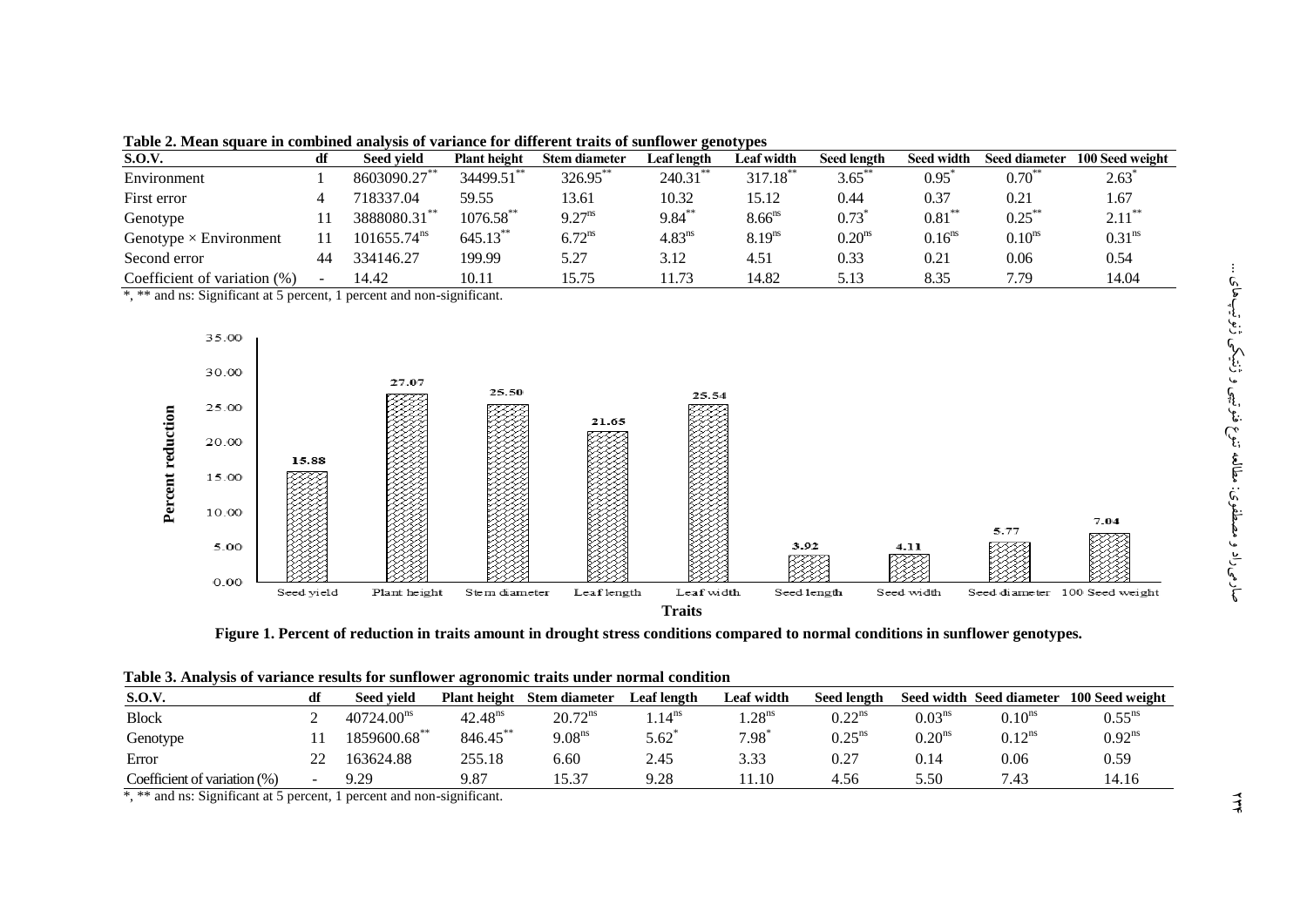| <b>S.O.V.</b>                   | df             | <b>Seed vield</b>        | <b>Plant height</b> | Stem diameter      | Leaf length | Leaf width         | <b>Seed length</b> |                      | Seed width Seed diameter | 100 Seed weight   |
|---------------------------------|----------------|--------------------------|---------------------|--------------------|-------------|--------------------|--------------------|----------------------|--------------------------|-------------------|
| <b>Block</b>                    |                | $1395950.09^{\text{ns}}$ | $76.62^{ns}$        | 6.50 <sup>ns</sup> | 19.51       | 28.95              | $0.67^{ns}$        | $0.72$ <sup>ns</sup> | 0.33                     | $2.79^{^{\circ}}$ |
| Genotype                        |                | 2130135.08**             | $875.26$ **         | 6.91 <sup>ns</sup> | 9.05        | 8.87 <sup>ns</sup> | 0.69 <sup>ns</sup> | 0.77                 | $0.23***$                | $1.50^{\degree}$  |
| Error                           |                | 504667.65                | 144.81              | 3.95               | 3.78        | 5.70               | 0.39               | 0.27                 | 0.06                     | 0.49              |
| Coefficient of variation $(\%)$ | $\blacksquare$ | 19.40                    | 10.20               | 15.97              |             | 19.51              | 5.67               | 9.79                 | 8.17                     | 13.88             |

**Table 4. Analysis of variance results for sunflower agronomic traits under drought stress condition**

\*, \*\* and ns: Significant at 5 percent, 1 percent and non-significant.

**Table 5. Heritability and variance components of traits in sunflower genotypes under normal condition**

| <b>Genetic parameters</b>               | Seed vield | <b>Plant height</b> | Stem diameter Leaf length Leaf width Seed length Seed width |       |       |                          |       | <b>Seed diameter</b> | 100 Seed weight |
|-----------------------------------------|------------|---------------------|-------------------------------------------------------------|-------|-------|--------------------------|-------|----------------------|-----------------|
| Genetic variance                        | 565325.26  | 197.09              | 0.82                                                        | 1.05  | 1.55  | $-0.007$                 | 0.02  | 0.02                 | 0.11            |
| Coefficient of genetic variation $(\%)$ | 17.27      | 8.67                | 5.43                                                        | 6.09  | 7.57  | $\overline{\phantom{a}}$ | 2.52  | 4.12                 | 6.09            |
| Phenotypic variance                     | 728950.14  | 452.27              | 7.42                                                        | 3.50  | 4.88  | 0.26                     | 0.16  | 0.08                 | 0.70            |
| Coefficient of phenotypic variation (%) | 19.61      | 13.14               | 16.30                                                       | 11.09 | 13.43 | 4.46                     | 7.13  | 8.24                 | 15.38           |
| Environmental variance                  | 163624.88  | 255.18              | 6.60                                                        | 2.45  | 3.33  | 0.27                     | 0.14  | 0.06                 | 0.59            |
| Heritability percentage                 | 77.55      | 43.57               | 11.13                                                       | 30.13 | 31.76 | $\overline{\phantom{a}}$ | 12.50 | 25.00                | 15.71           |
| Genetic efficiency (%)                  | 26.70      | 10.05               | 3.18                                                        | 5.87  | 7.49  | $\,$                     | .56   | 3.62                 | 4.24            |

**Table 6. Heritability and variance components of traits in sunflower genotypes under stress condition**

| <b>Genetic parameters</b>                  | <b>Seed vield</b> | <b>Plant height</b> | <b>Stem diameter</b> | Leaf length |       | Leaf width Seed length Seed width |       | <b>Seed diameter</b> | 100 Seed weight |
|--------------------------------------------|-------------------|---------------------|----------------------|-------------|-------|-----------------------------------|-------|----------------------|-----------------|
| Genetic variance                           | 541822.47         | 243.48              | 0.98                 | 1.75        | 1.05  | 0.10                              | 0.16  | 0.05                 | 0.33            |
| Coefficient of genetic variation (%)       | 20.10             | 13.22               | 7.97                 | 10.02       | 8.39  | 2.86                              | 7.59  | 7.36                 | 11.47           |
| Phenotypic variance                        | 1046490.12        | 388.29              | 4.93                 | 5.53        | 6.75  | 0.49                              | 0.43  | 0.11                 | 0.82            |
| Coefficient of phenotypic variation $(\%)$ | 27.94             | 16.70               | 17.84                | 17.79       | 21.23 | 6.34                              | 12.29 | 10.57                | 17.98           |
| Environmental variance                     | 504667.65         | 144.81              | 3.95                 | 3.78        | 5.70  | 0.39                              | 0.27  | 0.06                 | 0.49            |
| Heritability percentage                    | 51.77             | 62.70               | 19.98                | 31.72       | 15.63 | 20.40                             | 38.16 | 48.57                | 40.72           |
| Genetic efficiency (%)                     | 25.32             | 18.33               | 6.24                 | 9.88        | 5.81  | 2.27                              | 8.21  | 8.98                 | 12.82           |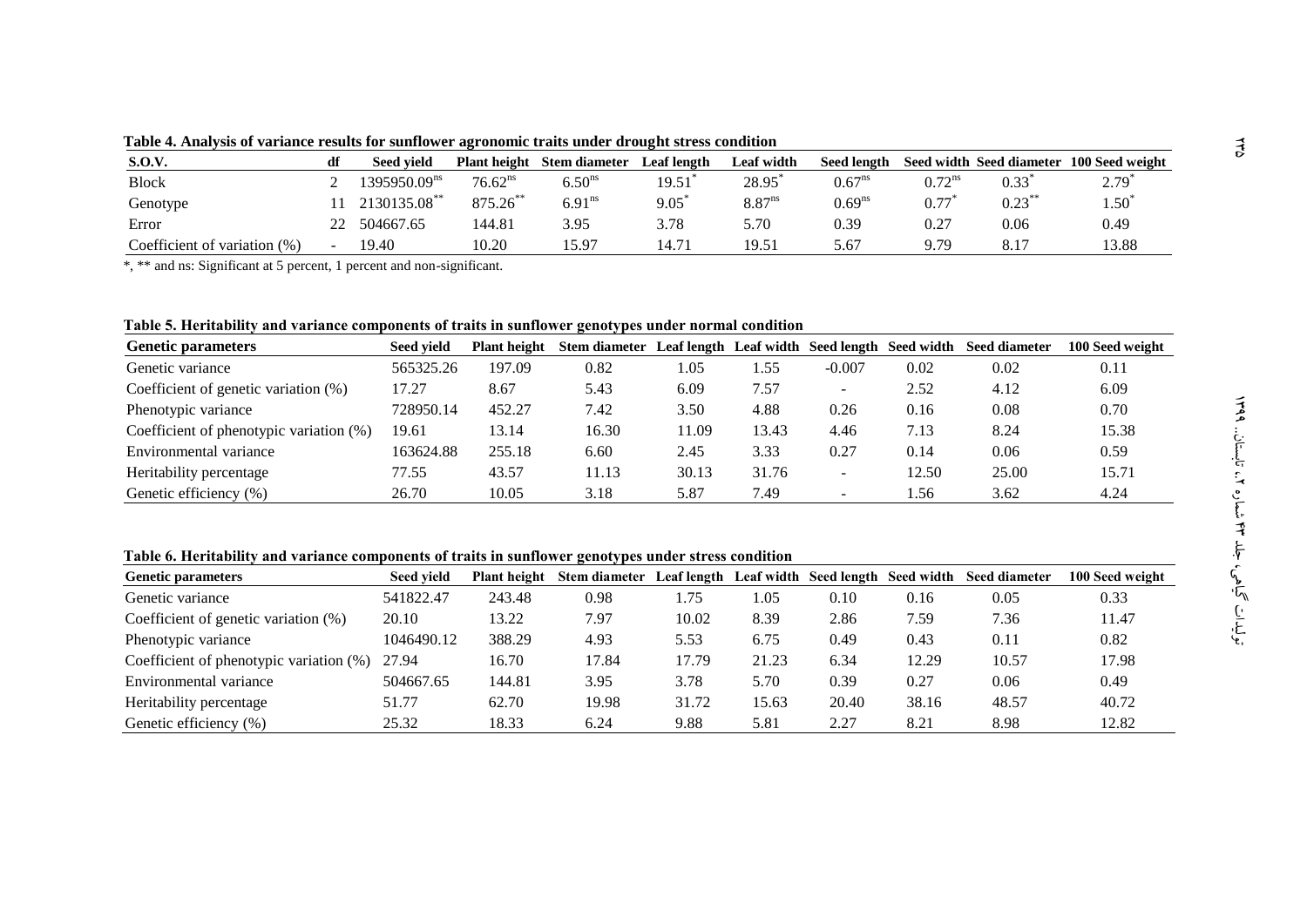همان طور که بیان شد مقادیر ضریب تغییرات ژنتیکی میزان تنوع میان ژنوتیپها را به نمایش میگذارد و قـادر به مشخص نمودن میزان به ارث رسیدن این تنوع نیست. این شاخص به همراه وراثت پیذیری، تخمین مناسبی از پیشرفت ژنتیکی در گـزینش فنـوتیپی را فـراهم مـیآورد )1953 ,DeVane and Burton). ب کارگیری همزمان دو پارامتر بسیار مهم توارثپذیری و پیشرفت ژنتیکیی نای حائز اهمیتی در توسعه ارقام و ژنوتیپها ایفـا مـینمایـد. میزان باشی پیشرفت ژنتیکی نشاندهنده عمل افزایشی ژن و پایین بودن آن بیانگر عمل غیر افزایشی ژن است. زمانی ک توارثپذیری باش برای یک صفت برآورد شود الزاماً مؤید بازده ژنتیکی زیاد نخواهد بود. اگر وراثتپذیری و بازده ژنتیکی باش بیا یکیدیدر همیراه شیوند مبیی اچیرات افزایشی ژنها خواهد بود؛ اما اگر وراچیت پیذیری بیاش بیا بازده ژنتیکی پایین همراه شود نشاندهنده اثرات غالبیت .<br>خواهد بود ( Johnson et al., 1955).

توارثپیذیری و بیازده ژنتیکیی صیفات در آزمیای آبیاری نرمیا بی ترتییب بیی 99/94 تیا 77/55 درصید و 4/90 تا 20/78 درصد و در آزمیای تین خشیکی بیی 95/04 تا 02/78 درصید و 2/27 تیا 25/42 درصید متغییر بییود. اگییر وراچییتپییذیری صییفتی کمتییر از 8/2 باشیید نشاندهنده توارث پایین، اگر بین ۰/۲ تا ۰/۵ باشد دارای توارث متوسط و اگر بیش از ۰/۵ باشد از تـوارثپــذیری بییییاشیی برخییییوردار اسییییت )1991 ,Stansfield). وراچیت پیذیری بیاش همیراه بیا بیازده ژنتیکیی مطلیوب در شرایط نرمال برای صفت عملکرد دانه و در شرایط تـنش خشکی برای صفات ارتفاع بوته و عملکرد دانـه مشـاهده گردید (جدول های ۵ و ۶). بهرای صفات قطر ساقه و عرض بذر در شرایط نرمال و برای صفات عرض برگ و طول بذر وراثتپذیری پایین یا متوسط بـا بـازده ژنتیکـی پایین بهدستآمد. دلیل تغییر در مقـادیر تـوارث صـفات تحت دو شـرایط تـنش و عـدم تـنش، از تأثیرگـذاری متفاوت محییط ناشیی میی شیود . )2018( Gholinezhad Darvishzadeh and بیان نمودند کی در شیرایط آبییاری

مطلوب، متوسط وراثت پیذیری عمومی از حداقل ٥٢/٠ درصد برای تعداد دانه در طبق تا حـداکثر ۸۰/۶۱ درصـد برای صفت ارتفاع گیاه متغیر اسیت امیا در شیرایط تین خشکی مالیم کیم تیری وراچیت پیذیری )20/35 درصید ( مربوط به صفت شاخص کلروفیل و بیش تـرین میـزان آن )73/29 درصد( در صفت طر طبق ابیل مشیاهده اسیت؛ در شرایط تنش خشکی شدید بیش ترین و کم ترین مقدار وراثتپذیری به ترتیب مربوط به صفات قطر ساقه (۸۳/۶۴ درصد) و تعداد دانه در طبق (۱/۰ درصد) بود.

نمودار درختی بهدستآمله از تجزیـه خوشـهای بـه روش Ward برای آزمایش نرمال در شکل (۲) نشان داده شده است. بـر اسـاس نتـایج تـابع تشـخیص و ضـرایب کوفنتیک خط بیرش در ناحیی ایریب 5 یرار گرفیت و ژنوتیپها در سه گروه طبقهبندی شدند. میانگین گروهها و درصد انحراف از میانگین کل برای هر یک از صـفات تحت مطالعه در شرایط تـنش در جـدول (۷) ارائـه شـده است. درصورتیک میاندی صفتی در یک گروه بیشتر از میانگین کل باشد، درصد انحراف از میانگین کـل مثبـت خواهد شد. مثبت شدن درصد انحراف از میـانگین کـل مبین ارزش بالای آن گروه نسبت به میـانگین ژنوتیـپـهـا و Gabur ،Favorit ،Zaria ،Record ژنوتیپهیای .است Armaverski در گروه اول قرار گرفتند و از لحـاظ اکثـر صفات از قبیل طول برگ، عرض برگ، طول بذر، عرض بذر، قطر بذر و وزن صد دانه نسبت به میانگین، هر یییک از میییاندی بییاشتری برخییوردار بودنیید و درصیید انحراف از میانگین مثبت داشـتند. گـروه دوم متشـکل از .بییود Azargol و Zargol ،Progress ،Sor ژنوتییپهییای به جز صفات طول بذر، عرض بذر، قطر بـذر و وزن صـد دانه سایر صفات مورد بررسی میانگین بالاتری نسبت بـه میانگین کل داشتند و از درصد انحراف از میـانگین کـل مثبت برخوردار بودند. ژنوتیپهای SHF81-90 ،Master و Lakomka در گروه سوم رار گرفتند و چون از لحیا هم صفات بی جیزء ارتفیاع بوتی از مییاندی پیایی تیر و درصد انحیراف از مییاندی کیل منفیی برخیوردار بودنید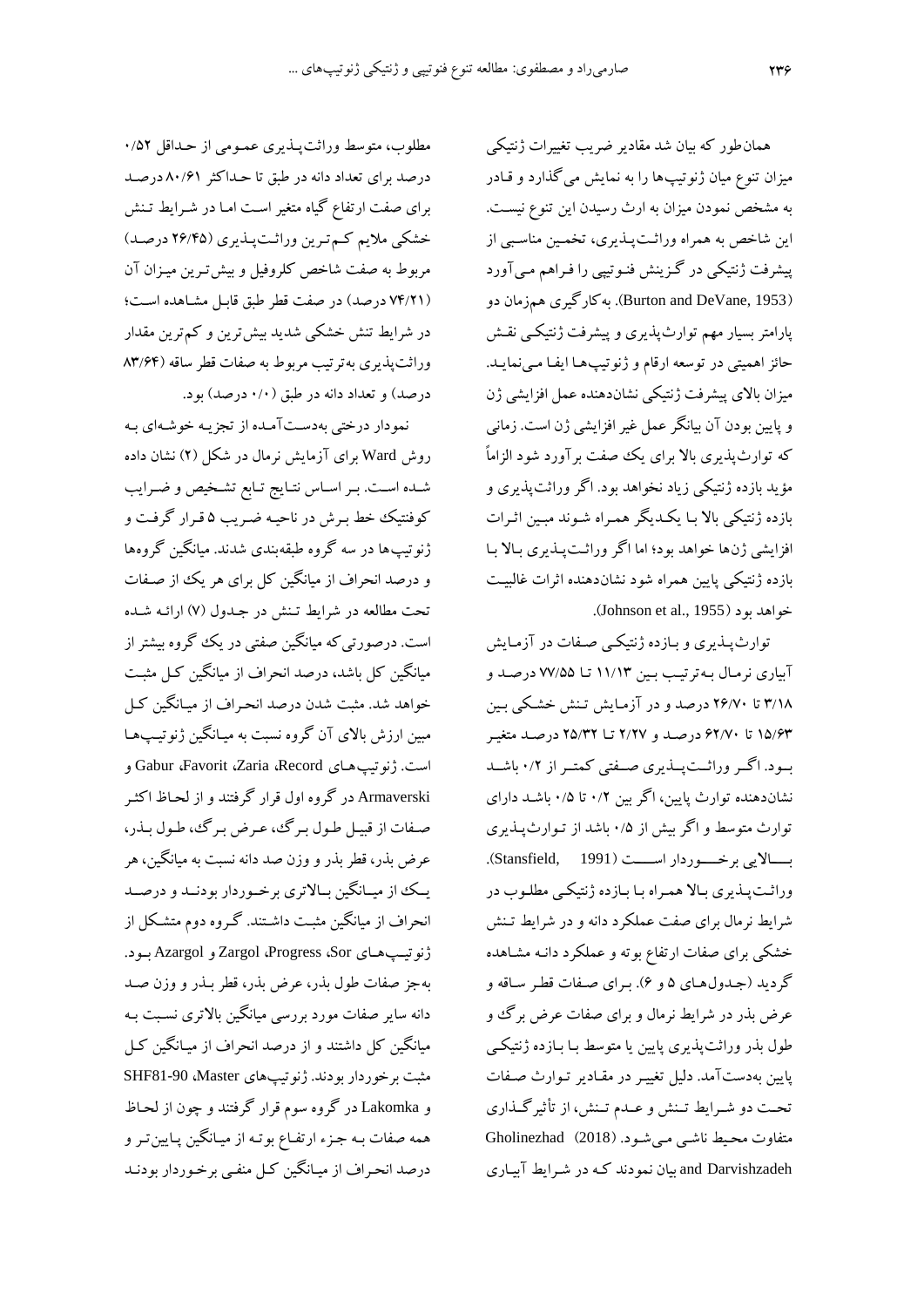درصد انحراف از مبانگین کیل مثبت برخوردار بودنید. گروه دوم بیا 5 عضیو متشیکل از ژنوتییپ هیای Favorit، اییی .بییود Lakomka و Master ،SHF81-90 ،Record گروه برای تمامی صفات بهجز عرض بذر دارای میانگین گروه کمتر از میانگین کل بود و بـه همـین دلیـل درصـد انحراف از میاندی کل منفی شد. در ای گروه ژنوتیپها از لحاظ صفات مورد مطالعه تظاهر مطلوبی نداشتند. ژنوتیپهای Sor و Progress در خوشه سوم قرار گرفتند و غیر از عرض بیذر و وزن صید دانیه میابقی صیفات از ارزش حداکثری برخوردار بودند و به دلیل می توان آنها را به عنوان ارقام متحمل معرفی نمود.

بیه عنیوان ژنو تیپ هیای ضعیف شیناخته شیدند. نمیودار دندروگرام حاصل از روش Ward برای آزمایش تینش خشکی بر اساس صفات مورد بررسی در شکل (۳) قابیل رؤیت است. طبق نمودار تجزیی خوشی ای ژنوتییپ هیای تحت مطالعه همانند آزمیایش نرمیال در سیه گیروه قیرار گرفتند. توزیل ژنوتیپها در گروهها بیا توجی بی شیرایط (نرمال و تنش) متفاوت بود. مییانگین گیروه هیا و درصید انحراف از میاندی کیل در هیر گیروه بیرای هیر ییک از صیفات در جییدو )0( ارائی گردیید. گیروه او شیامل و Azargol ،Armaverski ،Gabur ،Zaria ژنوتییپهیای Zargol بود. بی جیزء صیفت طیو بیذر سیایر صیفات از



**Figure 2. Dendrogram in cluster analysis of sunflower genotypes based on studied traits using Ward method under normal condition**

**Table 7. Clusters mean and percent deviation from total mean in studied traits for sunflower genotypes under normal condition**

| Group                                | Seed<br>yield | Plant<br>heigh |         |               |                         |                              |         | Seed<br>width<br>Seed<br>iamet | 100 Seed<br>weight |
|--------------------------------------|---------------|----------------|---------|---------------|-------------------------|------------------------------|---------|--------------------------------|--------------------|
| First group mean                     | 4266.50       | 154.22         |         |               | 16.46 17.45 16.97 11.57 |                              | 5.68    | 3.54                           | 5.86               |
| Percentage deviation from total mean | $-0.82$       | $-1.94$        | $-0.64$ | -1.41         | 1.34                    | 0.30                         | 0.56    | 1.39                           | 3.20               |
| Second group mean                    | 5221.05       | 170.72         |         |               |                         | 17.18 16.95 16.64 11.44 5.58 |         | 3.37                           | 5.33               |
| Percentage deviation from total mean | 6.65          | 1.85           | 0.92    | 0.13          | 0.40                    | $-0.14$                      | $-0.16$ | $-0.61$                        | $-0.68$            |
| Third group mean                     | 3336.71       | 162.38         |         |               |                         | 16.53 15.84 15.29 11.41 5.52 |         | 3.32                           | 4.89               |
| Percentage deviation from total mean | $-5.83$       | 0.10           | $-0.27$ | $-1.53 -1.75$ |                         | $-0.16$                      | $-0.40$ | $-0.77$                        | $-2.52$            |
| Total mean                           | 4352.24       | 161.76         |         |               |                         | 16.72 16.88 16.44 11.49      | 5.61    | 3.43                           | 5.44               |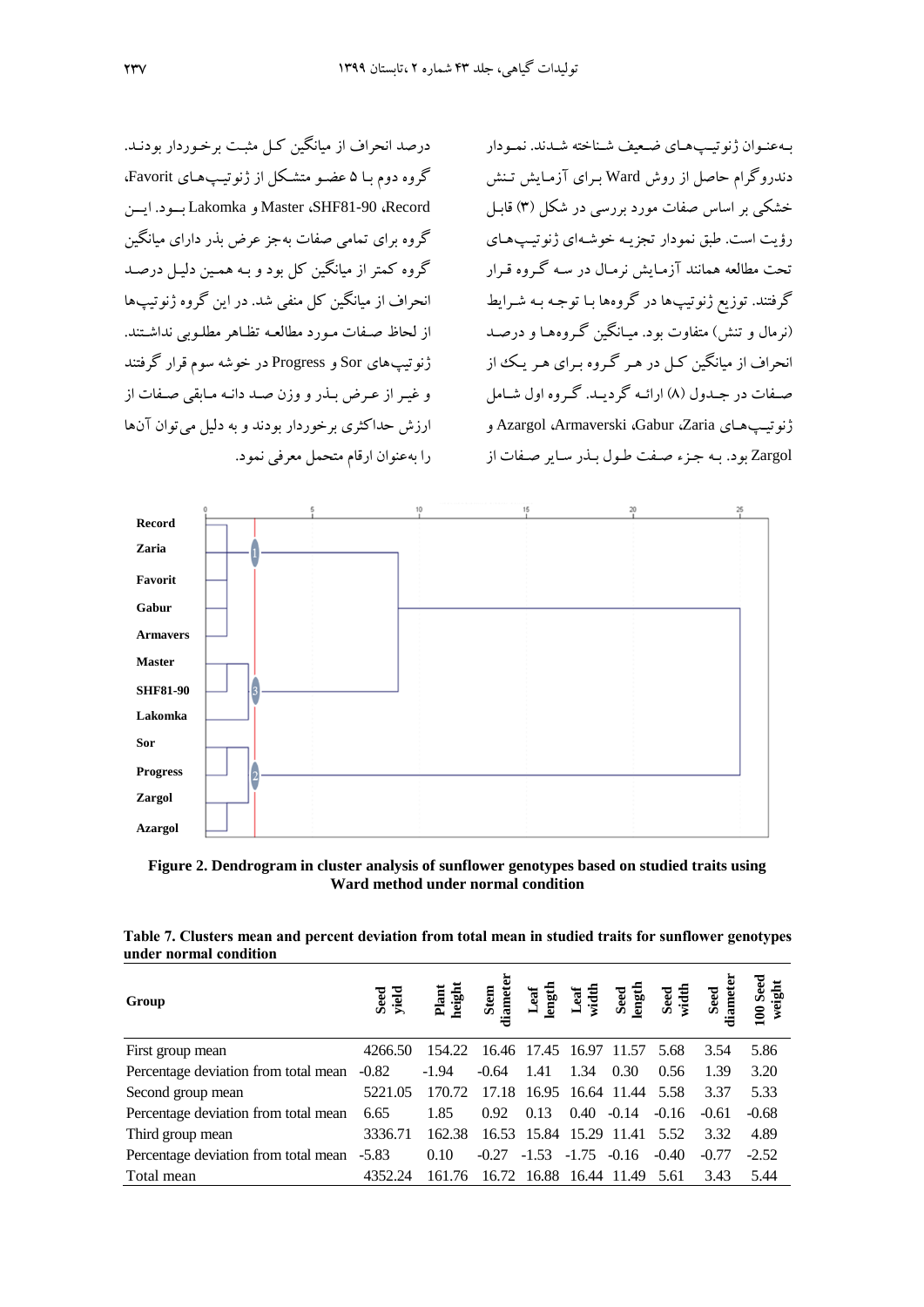

**Figure 3. Dendrogram in cluster analysis of sunflower genotypes based on studied traits using Ward method under drought stress condition**

| Table 8. Clusters mean and percent deviation from total mean in studied traits for sunflower genotypes |  |
|--------------------------------------------------------------------------------------------------------|--|
| under drought stress condition                                                                         |  |
|                                                                                                        |  |

| Group                                | yield<br>Seed | Plant<br>heigh | Stem<br>diamet | Leaf<br>ength | Leaf<br>width | Seed<br>ength | Seed<br>width | Seed<br>liamet | $100$ seed<br>weight |
|--------------------------------------|---------------|----------------|----------------|---------------|---------------|---------------|---------------|----------------|----------------------|
| First group mean                     | 3996.25       | 120.08         | 12.88          | 14.00         | 12.70         | 11.03         | 5.67          | 3.37           | 5.50                 |
| Percentage deviation from total mean | 3.82          | 0.74           | 1.41           | 2.45          | 1.56          | $-0.02$       | 2.27          | 1.77           | 3.63                 |
| Second group mean                    | 2839.19       | 107.40         | 11.79          | 11.94         | 11.34         | 10.96         | 5.47          | 3.05           | 4.67                 |
| Percentage deviation from total mean | $-9.35$       | $-3.74$        | $-2.22$        | $-4.07$       | $-3.07$       | $-0.30$       | 0.72          | $-2.38$        | $-3.21$              |
| Third group mean                     | 4876.79       | 139.16         | 13.06          | 14.51         | 13.35         | 11.25         | 4.41          | 3.35           | 4.93                 |
| Percentage deviation from total mean | 5.54          | 2.99           | 0.81           | 1.62          | 1.50          | 0.32          | $-2.99$       | 0.61           | $-0.42$              |
| Total mean                           | 3660.90       | 117.98         | 12.45          | 13.23         | 12.24         | 11.04         | 5.38          | 3.23           | 5.06                 |

صفات مقادیر بیشتری را نشان داد. این موضوع نشـان می دهد که می توان به دستورزی عملک رد در این شییرایط امیییدار بییود . بییاشتری وراچییت پییذیری در آزمایش نرمال متعلق به عملکرد دانه (۷۷/۵۵ درصد) و در آزمایش تنش متعلق به ارتفاع بوته (۶۲/۷۰ درصد) بود. بنابراین با اجرای آزمایش هائی مبتنی ب گزینش می تـوان از ایـن وراثـتپـذیری بهـره بـرد. بیشترین تغییر میزان صفت در شرایط تنش نسبت به شرایط نرمال به ترتیب مربوط به ارتفاع بوته (٢٧ درصد)، عرض برگ (۲۵/۵ درصد)، قطر ساقه (۲۵ درصد) و طول برگ (٢٢ درصد) بود. به نظر

**نتیجهگیری** تنـوع قابـل ملاحظـهای بـین ژنوتیـپهـای مـورد مطالعه از لحاظ بیشتر صفات وجود داشت. اثر محیط برای تمامی صفات معنیدار بیود کی نشیان میی دهید ارقـام مـورد بررسـی واکـنش مختلفـی در دو محـیط داشتهانید. اثیر متقابیل ژنوتیپ با محیط فقط بیرای ارتفاع بوته معنیدار بود این موضع نشان می دهد ک ارقام مورد ارزیابی از نظر این صفت در دو محیط واکنش های مختلفی داشته اند. عملکرد دانـه از نظـر پارامتر های بازده ژنتیکی، ضرایب تغییرات ژنوتیپی و فنوتیپی در شرایط تنش و عدم تـنش نسـبت بـه سـایر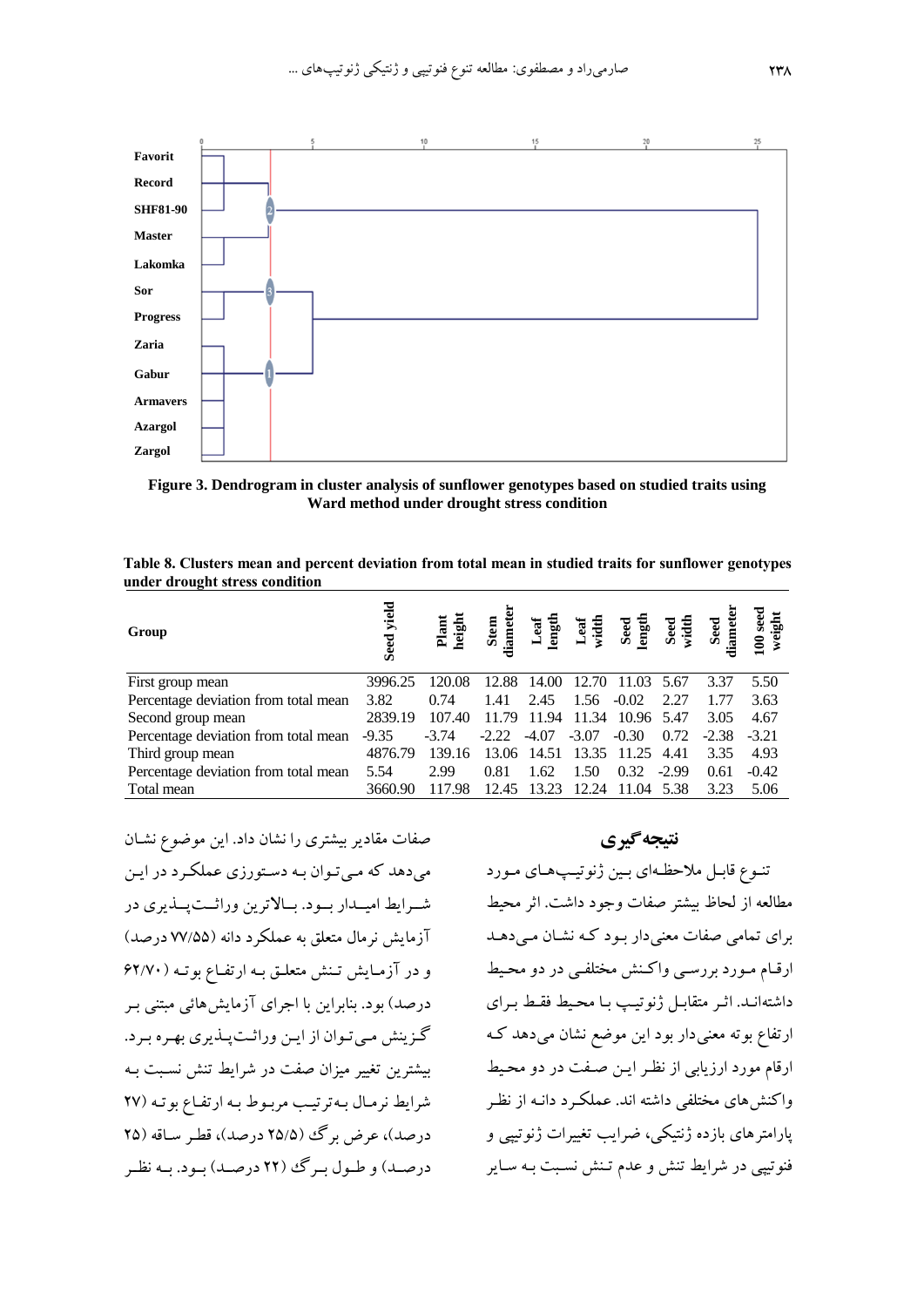میے دسید تینش خشیکی تیأثیر زییادی دوی صیفات مورفولوژی داشت است. دندروگرام ب دسیت آمیده از تجزیه خوشهای ژنوتیپها را بر اساس صیفات تحت بررسی در هر دو شرایط تینش و عبدم تینش در سه گروه طبقهبندی نمود. با توجه به گـروهبنـدی تجزیـه خوشهای در شرایط تنش خشکی ژنوتیپهای Sor و Progress به عنوان ژنوتیپ هـای متحمـل و در مقابـل Master ،SHF81-90 ،Record ،Favorite ژنوتیپهای و Lakomka به عنوان ژنوتیپ های حساس شناخته شدند. بر اساس نتایج حاصل و با توجه به وجود تنوع کافی در بین ژنوتیپها به نظر می رسد امکان شناسایی ژنوتیپهای متحمل به خشکی وجود دارد. **سپا گزاری** بدینوسیله از مسئولین بخش دانههای روغنی مؤسسه تحقیقات اصلاح و تهیه نهال و بذر کرج به دلیل در اختیییار گذاشییت مییواد گیییاهی تشییکر و ییدردانی مــیشــود. از مســئولین دانشــکده کشــاورزی و منــابع و طبیعی دانشگاه آزاد اسلامی واحـد کـرج بـه دلیـل در اختبار گذاشتن امکانات مزرعه تحقبقاتی سپاس گـزاری می شو د.

#### **References**

- Akbari, G. H. A., Jabbari, H., Daneshian, J., Alahdadi I. and Shahbazian, N. (2008). The effect of limited irrigation on seed physical characteristics in sunflower hybrids. *Journal of Science and Technology of Agriculture and Natural Resources*, 12(45), 513-523. [In Farsi]
- Allard, R. W. (1960). *Principles of plant breeding.* New York: John Wiley and sons Inc.
- Beyazgul, M., Kayam, Y. and Engelsman, F. (2000). Estimation methods for crop water requirements in the Gediz Basin of western Turkey. *Journal of Hydrology*, 229(1-2), 19-26.
- Burton, G. W. and DeVane, E. H. (1953). Estimating heritability in tall fescue (*Festuca arundinacea*) from replicated clonal material. *Agronomy Journal*, 45(10), 478-481.
- Chimenti, C. A., Pearson, J. and Hall, A. J. (2002). Osmotic adjustment and yield maintenance under drought in sunflower. *Field Crops Research*, 75(2-3), 235-246.
- Comstock, R. R. and Robinson, H. F. (1952). *Genetic parameters, their estimation and significance*. Proceedings 6<sup>th</sup> International Grassland Congress, Pennsylvania State College, U.S.A.
- Earl, H. J. and Davis, R. F. (2003). Effect of drought stress on leaf and whole canopy radiation use efficiency and yield of maize. *Agronomy Journal*, 95(3), 688-696.
- Ehdaie, B. and Waines, J. G. (1989). Genetic variation, heritability and path-analysis in landraces of bread wheat from southwestern Iran. *Euphytica*, 41(3), 183-190.
- Elias, E., Salih, A. and Alaily, F. (2001). Cracking patterns in the Vertisols of the Sudan Gezira at the end of dry season. *International Agrophysics*, 15(3), 151-156.
- Falconer, D. S. (1989). *Introduction to quantitative genetics* (3rd edition). Burnt Mill, Harlow, Essex, England: Logman Scientific and Technical.
- FAO. (2015). *Food outlook, global market analysis*. Retrieved from http/ww[w.fao.org/.](http://www.fao.org/)
- Ghani, A., Hussain, M. and Qureshi, M. S. (2000). Effect of different irrigation regimens on the growth and yield of sunflower. *International Journal of Agriculture and Biology*, 2(4), 334-335.
- Gholinezhad, E. and Darvishzadeh, R. (2018). Estimates of variance components and heritability of grain yield and yield components in confectionary sunflower landraces in different levels of irrigation. *Plant Productions*, 41(2), 29-41. [In Farsi]